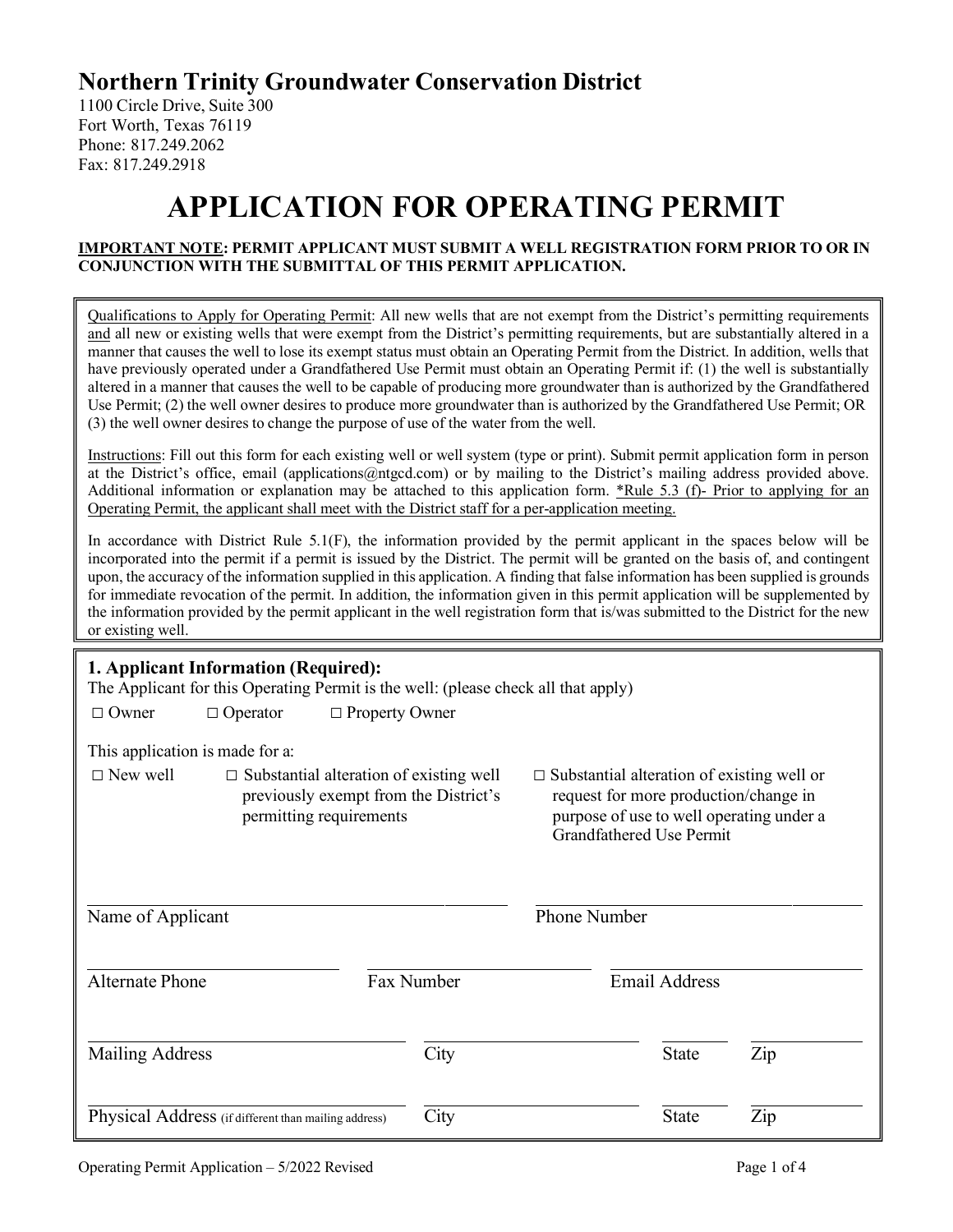| <b>Applicant Information Continued:</b>                                                                                                                                                                                                                                                                                                                                                                                                                                                                                                                                                                                                                                                                                                   |                              |              |     |  |  |  |
|-------------------------------------------------------------------------------------------------------------------------------------------------------------------------------------------------------------------------------------------------------------------------------------------------------------------------------------------------------------------------------------------------------------------------------------------------------------------------------------------------------------------------------------------------------------------------------------------------------------------------------------------------------------------------------------------------------------------------------------------|------------------------------|--------------|-----|--|--|--|
| <b>Contact Person</b>                                                                                                                                                                                                                                                                                                                                                                                                                                                                                                                                                                                                                                                                                                                     | <b>Phone Number</b><br>Email |              |     |  |  |  |
| <b>Mailing Address</b>                                                                                                                                                                                                                                                                                                                                                                                                                                                                                                                                                                                                                                                                                                                    | City                         | <b>State</b> | Zip |  |  |  |
| <b>Phone Number</b><br>Email<br>Owner of Property Where Well Is Located                                                                                                                                                                                                                                                                                                                                                                                                                                                                                                                                                                                                                                                                   |                              |              |     |  |  |  |
| Address (if different than property owner)                                                                                                                                                                                                                                                                                                                                                                                                                                                                                                                                                                                                                                                                                                | City                         | State        | Zip |  |  |  |
| <b>Mailing Address</b>                                                                                                                                                                                                                                                                                                                                                                                                                                                                                                                                                                                                                                                                                                                    | City                         | <b>State</b> | Zip |  |  |  |
| This application is for (please check one of the following):<br>$\Box$ Operating Permit for a single well<br>$\Box$ Operating Permit for a multi-well system*<br>(where Applicant seeks to have a well or group of wells tied to the same distribution system<br>authorized under one permit issued by the District)<br>*Please provide well information requested below for each well in the well system if<br>requesting permit to authorize production from multi-well system (may attach additional<br>pages if needed)<br>Legal description of land on which proposed well is located (please provide all known information,<br>such as survey name/number, abstract number, appraisal district ID number, section, block, acreage): |                              |              |     |  |  |  |
| (Please provide attachments if available)<br>Quantity of water to be produced by this well annually (gallons per year):                                                                                                                                                                                                                                                                                                                                                                                                                                                                                                                                                                                                                   |                              |              |     |  |  |  |
| Purpose for which water produced from well will be used:                                                                                                                                                                                                                                                                                                                                                                                                                                                                                                                                                                                                                                                                                  |                              |              |     |  |  |  |
| If multiple purposes of use, please indicate the amount of water that is used for each purpose:                                                                                                                                                                                                                                                                                                                                                                                                                                                                                                                                                                                                                                           |                              |              |     |  |  |  |
| Location of use of the water produced from the well:                                                                                                                                                                                                                                                                                                                                                                                                                                                                                                                                                                                                                                                                                      |                              |              |     |  |  |  |
| Estimated rate at which water will be withdrawn from well:<br>gpm                                                                                                                                                                                                                                                                                                                                                                                                                                                                                                                                                                                                                                                                         |                              |              |     |  |  |  |
| Maximum pumping capacity of the well (in gallons per minute):                                                                                                                                                                                                                                                                                                                                                                                                                                                                                                                                                                                                                                                                             |                              |              |     |  |  |  |
| *Note that wells equipped to produce 150gpm or more must provide a Hydrogeological Report meeting the requirements of District Rule<br>5.10(b). Applicants required to complete a Hydrogeological Report must publish notice in the newspaper in accordance with Rule 5.10(c).                                                                                                                                                                                                                                                                                                                                                                                                                                                            |                              |              |     |  |  |  |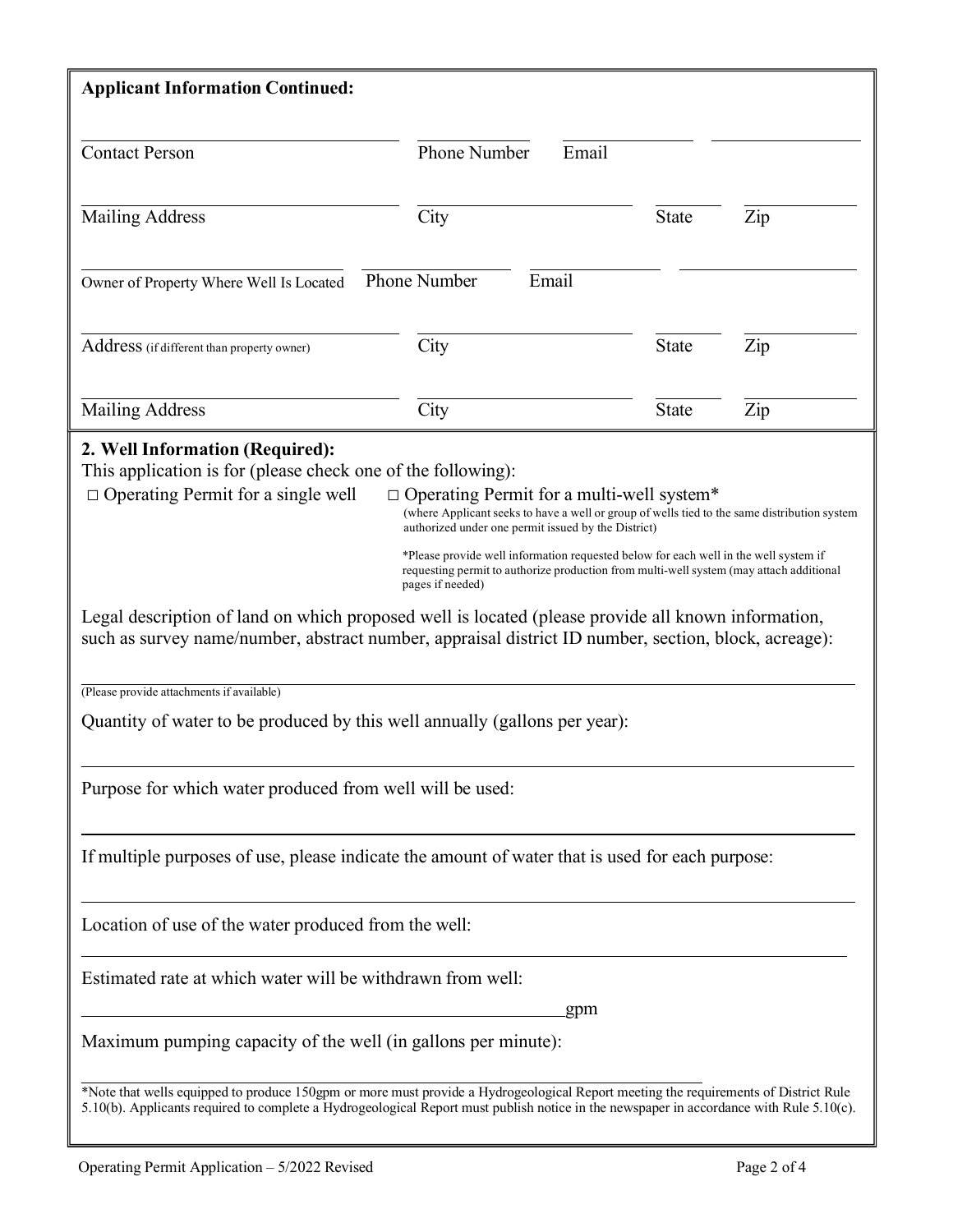| <b>Well Information Continued:</b><br>Method of withdrawal from well/type of pump:<br>$\Box$ Turbine                                                                                                                                                                                                                                                       |  |  |  |  |  |  |
|------------------------------------------------------------------------------------------------------------------------------------------------------------------------------------------------------------------------------------------------------------------------------------------------------------------------------------------------------------|--|--|--|--|--|--|
|                                                                                                                                                                                                                                                                                                                                                            |  |  |  |  |  |  |
|                                                                                                                                                                                                                                                                                                                                                            |  |  |  |  |  |  |
| Duration of time water is expected to be put to beneficial use under the permit:<br>$\Box$ Temporary/short-term use<br>$\Box$ Seasonal use<br>$\Box$ Continual use                                                                                                                                                                                         |  |  |  |  |  |  |
| Is the Applicant a retail public utility as defined by Texas Water Code section 13.002? $\Box$ Yes<br>$\Box$ No                                                                                                                                                                                                                                            |  |  |  |  |  |  |
| If YES, list subdivision(s), CCN service area, or the governmental entity boundaries the well will service:                                                                                                                                                                                                                                                |  |  |  |  |  |  |
| Will the groundwater withdrawn under this permit be used in conjunction with another Operating or<br><b>Grandfathered Use Permit?</b><br>Will the groundwater withdrawn from the well be resold, leased, or otherwise transferred to others?<br>$\Box$ No<br>If yes, please provide the location to which the groundwater will be delivered:<br>$\Box$ Yes |  |  |  |  |  |  |
| If requesting Operating Permit due to: (1) substantial alteration of an existing well; (2) authorize<br>additional production from a well operating under a Grandfathered Use Permit; or (3) change the<br>purpose of use of a well operating under a Grandfathered Use Permit, please explain the substantial                                             |  |  |  |  |  |  |
| Grandfathered Use Permit No. (if applicable): __________________________________                                                                                                                                                                                                                                                                           |  |  |  |  |  |  |

#### **3. Required Documentation/Attachments to this Application and Fees:**

The following documentation, attachments, and fee payments must accompany this application in order for the application to be considered administratively complete:

- A. If the well owner/operator is different than the owner of the property on which the well is located, attach documentation establishing the authority to operate the well for the proposed use;
- B. For applications for **new wells**, a location map showing the proposed well location and, if applicable, an alternative well location meeting the District's minimum spacing and location requirements, and show all wells in existence within a quarter (1/4) mile radius of the location of the well. For applications for **existing wells**, a location map showing the well location and all wells in existence within

a quarter (1/4) mile radius of the location of the well.

(If possible, please provide location map on a 7.5 minute United States Department of Interior Topographic Map and/or provide the latitude and longitude coordinates of the well location as measured by a calibrated GPS instrument);

C. If available, a legal description, such as survey information, maps, and/or metes and bounds descriptions, of the tract of land on which the well or well system is located;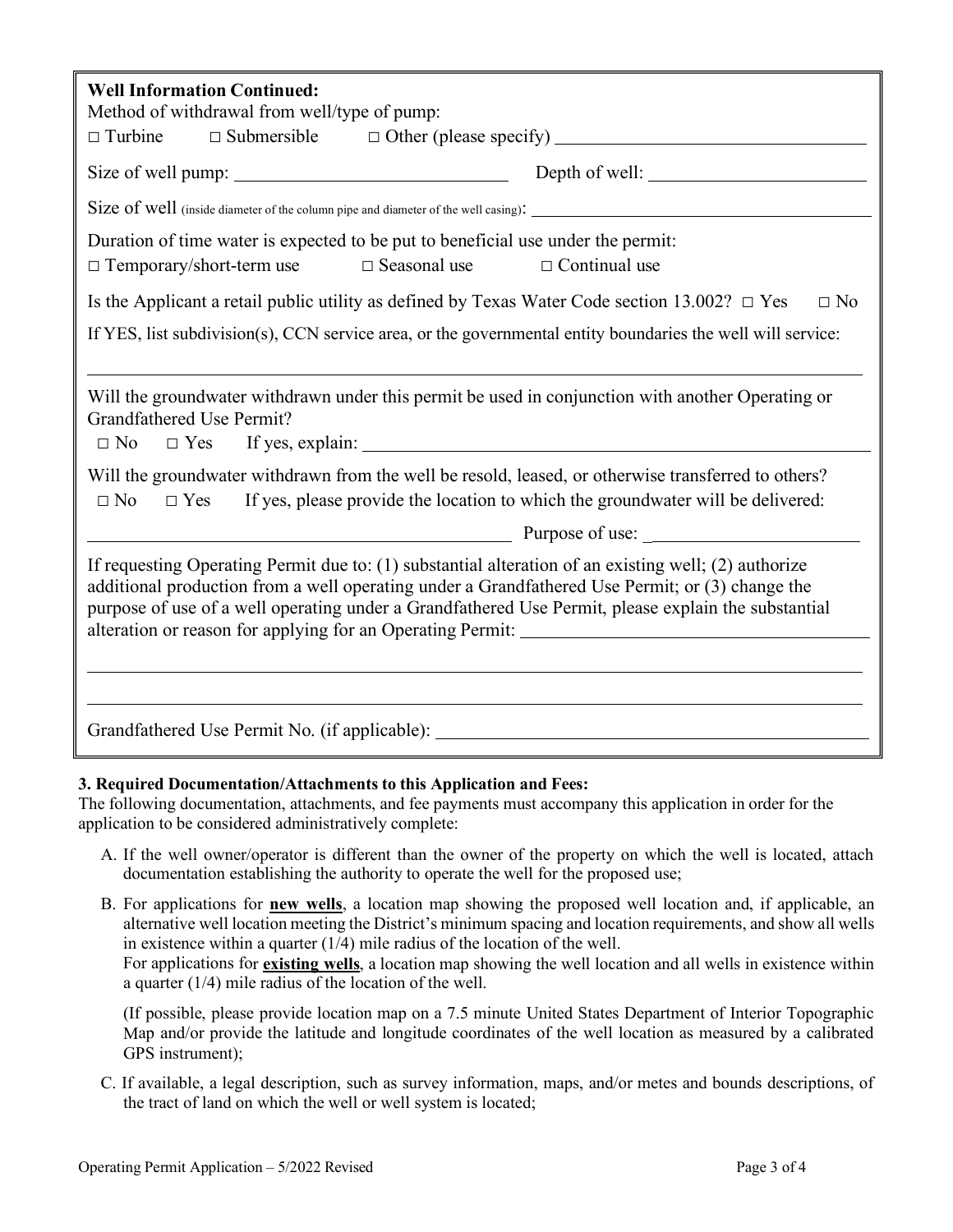- D. A water conservation plan or sign here as a declaration that the applicant will comply with the District's Management Plan: (Applicant's signature);
- E. A drought contingency plan if the applicant is required to prepare a drought contingency plan by other law;
- F. If water is to be sold, leased, or transferred to others, whether inside or outside the District, attach legal documents establishing the right for the water to be sold, leased, or transferred, including but not limited to any contract for the sale, lease, or transfer of water;
- G. If water is to be transferred outside the boundaries of the District (Tarrant County), please provide explanation and documentation relevant to the following: (1) availability of water in the District and in the proposed receiving area during the period for which the water supply is requested; (2) projected effect of the proposed transport on aquifer conditions, depletion, subsidence, or effects on existing permit holders or other groundwater users within the District; and (3) how the proposed transport is consistent with the approved regional water plan and certified district management plan;
- H. Applications for either: (1) a well or well field equipped to produce 150 gallons per minute or more; or (2) that request authority to transport groundwater produced within the District's boundaries (Tarrant County) to a location of use outside the District's boundaries, must submit a Hydrogeological Report to the District that meets the requirements of District Rule 5.10(b) and must provide newspaper notice under District Rule 5.10(c);
- I. Payment of applicable fees; and
- J. All permit applicants must provide notice to all landowners and to all well owners of existing registered or permitted wells that are located within the distance radius provided for well spacing in Rule 4.2(a) of the existing well or proposed well that is the subject of the application. Notice provided to landowners and well owners must meet requirements in District Rule 5.3(c)-(d).

#### A SAMPLE NOTICE IS ATTACHED AT THE END OF THIS APPLICATION FORM. PLEASE RETYPE AND DO NOT MAIL OUT WITHOUT FILLING IN THE BLANKS IN THE SAMPLE NOTICE.

#### **4. Certification:**

By signing below, I hereby agree, declare, and certify that:

- A. I will avoid waste, achieve water conservation, and protect groundwater quality in the use of the well or well system and will ensure that the water withdrawn under a permit issued by the District will be put to beneficial use at all times;
- B. I will comply with the District's Rules and all groundwater use permits and plans promulgated by the District; and
- C. I will comply with the District's well plugging and capping guidelines and will report closure to the District and the appropriate state agencies.

#### **I hereby swear or certify that the information in this permit application is true and accurate to the best of my knowledge and belief.**

**Signature of Well Owner or Agent Date** 

| <b>Printed Name</b>                        | <b>Title</b>                             |  |  |  |
|--------------------------------------------|------------------------------------------|--|--|--|
| <b>District to Complete:</b>               |                                          |  |  |  |
|                                            | Public Hearing Date: 1997                |  |  |  |
| Application: $\Box$ approved $\Box$ denied | Initial:<br>Date: <u>_______________</u> |  |  |  |
| NTGCD Well Number:                         | Date Permit Issued: <b>Example 2014</b>  |  |  |  |